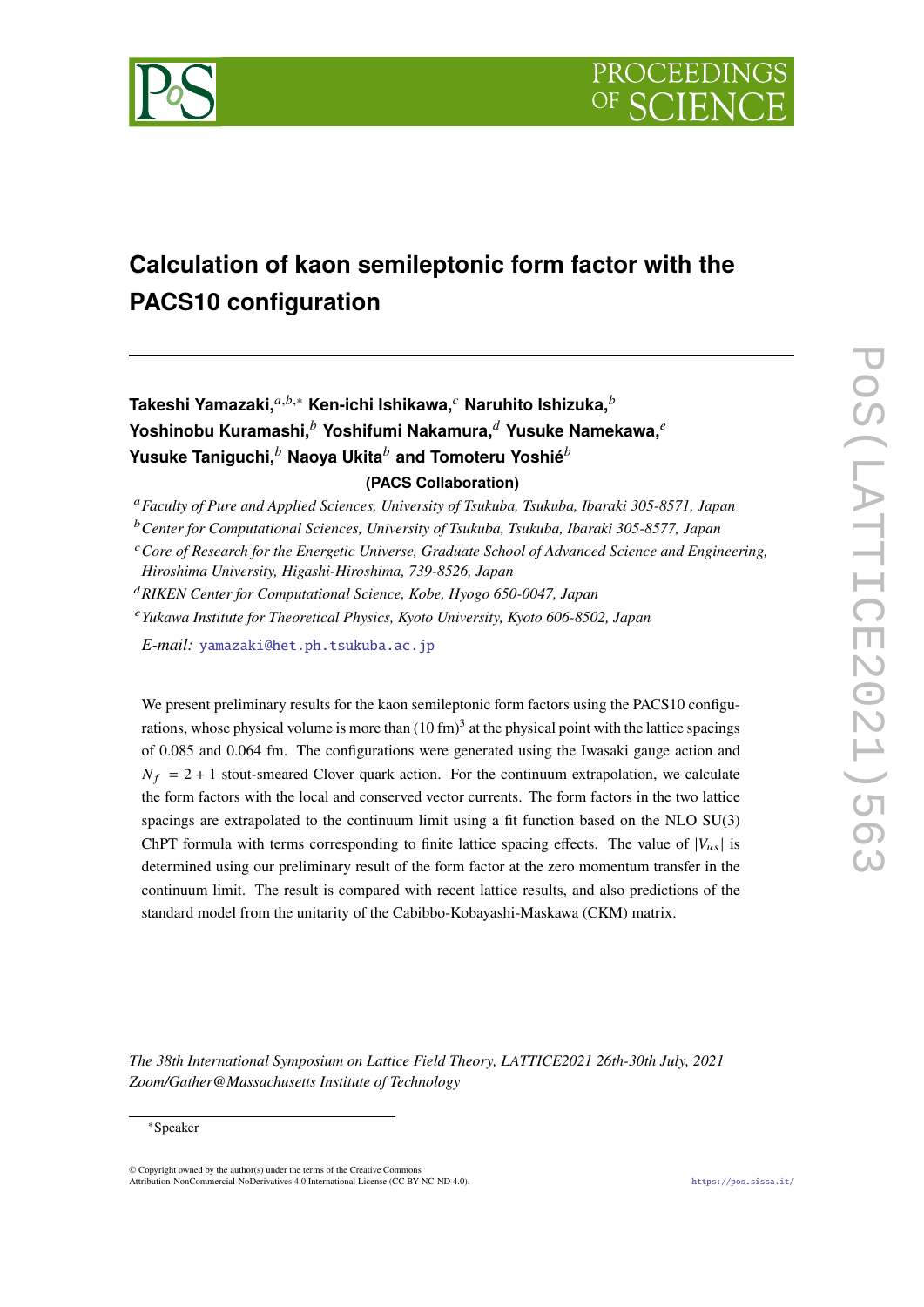## **1. Introduction**

One of urgent tasks for the particle physics is to search for signals of physics beyond the standard model.  $|V_{\mu s}|$ , which is one of the CKM matrix elements, is a candidate of the signal, because recently it was reported [1] that there is a deviation of  $|V_{us}|$  between the experimental values determined from the kaon decays, especially the semileptonic  $(K_{13})$  decay, and an estimation with the unitarity condition of the CKM matrix.

For a precise determination of  $|V_{us}|$  through the  $K_{13}$  decay process, it is important to calculate the  $K_{l3}$  form factor at the zero momentum transfer squared,  $q^2 = 0$ , in lattice QCD calculation, because other quantities for  $|V_{us}|$  are already determined in the experiment accurately [2]. So far several lattice calculations for the  $K_{13}$  form factor [1, 3–11] were carried out. In this work, for a precise measurement of the form factor and to confirm the deviation of  $|V_{us}|$ , we perform the calculation using the PACS10 configurations, whose spatial extent is more than 10 fm at the physical point. Using the configuration, finite volume effects are considered to be negligible, and the chiral extrapolation of the form factor is not necessary. Thus, the configuration is suitable for precise measurements of the physical quantities. The results with the PACS10 configuration at the lattice spacing  $a = 0.085$  fm were already reported in Ref. [12]. In this report we will show updated results with another PACS10 configuration of  $a = 0.064$  fm. All the results presented in this report are preliminary.

# **2. Simulation parameters**

For the generation of the PACS10 configurations, we employ the Iwasaki gauge action [13] and the six stout-smeared Clover quark action in the  $N_f = 2 + 1$  QCD. The masses for the light and strange quarks are tuned to be the physical ones. In addition to the ensemble at  $a = 0.085$  fm [14] used in our previous calculation [12], another ensemble at  $a = 0.064$  fm is used in this work. The parameters for both ensembles are tabulated in Table 1.

The calculation method of the  $K_{13}$  form factors is basically the same in both the lattice spacings, where we evaluate the pion and kaon two-point functions and the  $K_{13}$  three-point function, and extract appropriate matrix elements for the form factors. Details of the method are explained in Ref. [14] for the  $a = 0.085$  fm case. At  $a = 0.064$  fm, we adopt the hopping parameters for the light and strange quarks,  $(\kappa_l, \kappa_s) = (0.125814, 0.124925)$ , and the improved Clover coefficient  $c_{SW} = 1.02$ , which is non-perturbatively determined. We calculate the correlation functions with the  $Z(2) \otimes Z(2)$  random source [15]. An exponential smeared source with the random source is also employed at  $a = 0.064$ fm to investigate the source dependence of the result. We calculate the three-point functions with several temporal source and sink separations from 3.1 to 4.1 fm for the random source, and from 2.3 to 3.5 fm for the exponential smeared source, respectively. In order to take the continuum limit, the point splitting conserved vector current is employed for the  $K_{13}$  three-point function as well as the local vector current in the two lattice spacings. The statistical error in the calculation is evaluated by the jackknife method.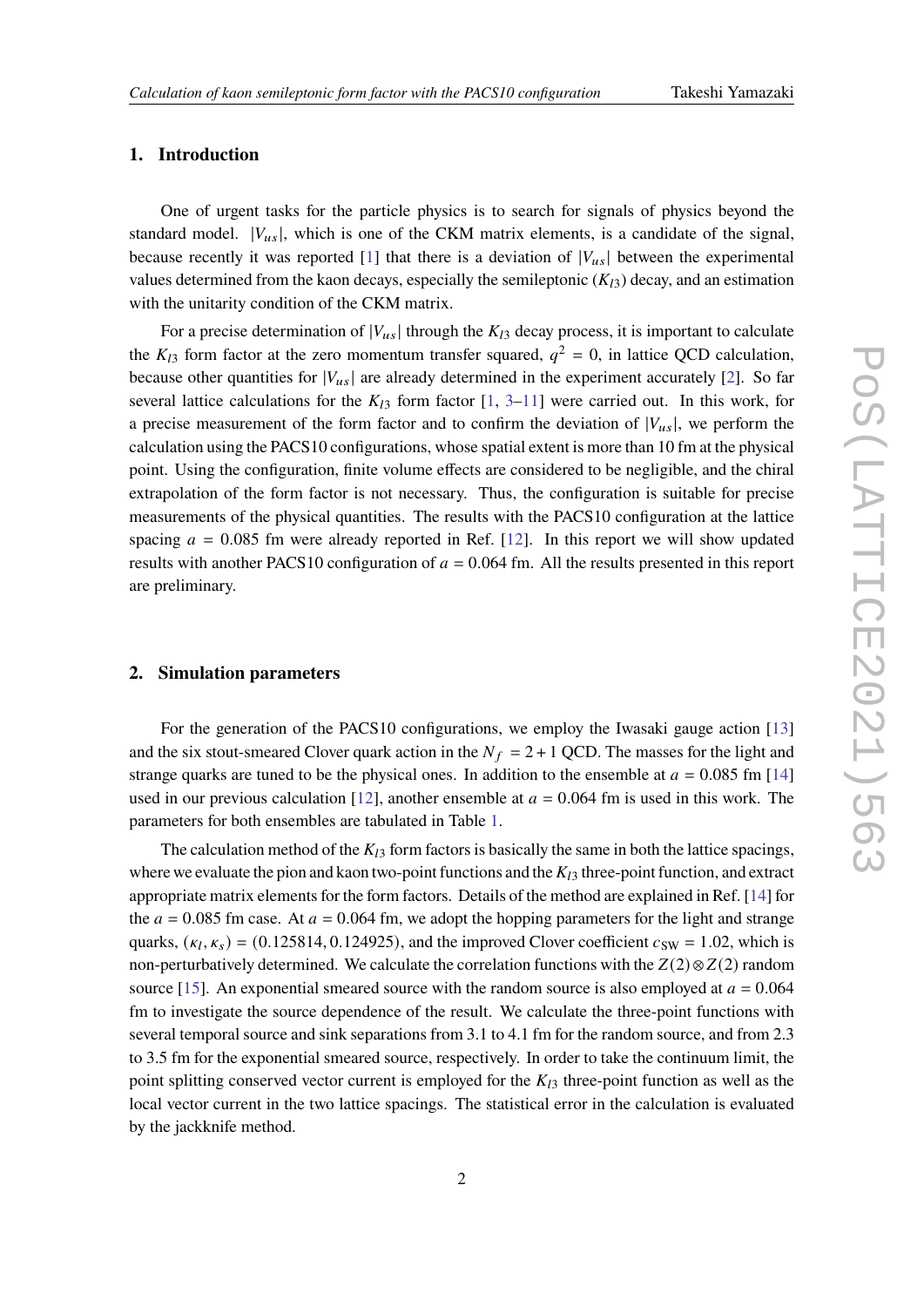**Table 1:** Simulation parameters of the PACS10 configurations in the two lattice spacings. The bare coupling ( $\beta$ ), lattice size ( $L^3 \cdot T$ ), physical spatial extent ( $L[\text{fm}]$ ), pion and kaon masses ( $M_{\pi}$ ,  $M_K$ ) are tabulated.  $N_{\text{conf}}$  and  $N_{\text{meas}}$  represent the number of the configurations and the maximum number of the measurement, respectively.

|                         |  |                                                     | $L^3 \cdot T$ L[fm] a[fm] $M_{\pi}$ [MeV] $M_K$ [MeV] $N_{\text{conf}}$ $N_{\text{meas}}$ |         |      |
|-------------------------|--|-----------------------------------------------------|-------------------------------------------------------------------------------------------|---------|------|
|                         |  | $1.82 \quad 128^4 \quad 10.9 \quad 0.085 \quad 135$ | 497                                                                                       | 20      | 1280 |
| 2.00 $160^4$ 10.2 0.064 |  | 137                                                 | 501                                                                                       | 20 1280 |      |

## **3. Results**

## **3.1**  $K_{13}$  form factors at  $a = 0.064$  fm

In this subsection we present preliminary results of the  $K_{13}$  form factors at  $a = 0.064$  fm. The matrix element for the  $K_{13}$  form factors given by

$$
\langle \pi(p)|V_{\mu}|K(0)\rangle = (p_K + p_\pi)_{\mu}f_+(q^2) + (p_K - p_\pi)_{\mu}f_-(q^2),\tag{1}
$$

where  $q^2 = -(M_K - E_\pi)^2 + \vec{p}^2$ , is extracted from the three-point functions using a proper fit form including excited state effects for  $\pi$  and K as described in Ref. [12]. The temporal wrapping around effects for the mesons are suppressed by averaging the three-point functions with the periodic and anti-periodic boundary conditions in the temporal direction [12]. Since the results from the random and exponential smeared sources are in good agreement with each other, we carry out a combined fit analysis using both the data to extract the matrix elements.

Using the extracted matrix elements, the two form factors,  $f_+(q^2)$  and  $f_0(q^2)$ , are obtained by solving linear equations of Eq. (1) at each  $q^2$ . The definition of  $f_0(q^2)$  is given by

$$
f_0(q^2) = f_+(q^2) - \frac{q^2}{M_K^2 - M_\pi^2} f_-(q^2). \tag{2}
$$

The two form factors coincide at  $q^2 = 0$ ,  $f_+(0) = f_0(0)$ , by the definition.

The preliminary results for  $f_+(q^2)$  and  $f_0(q^2)$  with the local and conserved currents are presented in Fig. 1 as a function of  $q^2$ . Thanks to the large spatial extent in our calculation, we obtain the form factors in a tiny  $q^2$  region with the periodic boundary condition in the spatial directions. The value of  $f_+(0)$ , which is an essential quantity to determine  $|V_{us}|$ , is obtained by an interpolation of the form factors to  $q^2 = 0$ .

We perform the interpolation for each current data independently in Fig. 1. The dashed curves in the figure represent simultaneous fit results using the data for  $f_+(q^2)$  and  $f_0(q^2)$ . As in our previous work [12], the NLO SU(3) ChPT formulas [16, 17] are employed in each form factor given by

$$
f_{+}(q^{2}) = 1 - \frac{4}{F_{0}^{2}}L_{9}q^{2} + K_{+}(q^{2}) + c_{0} + c_{2}^{+}q^{4}, \qquad (3)
$$

$$
f_0(q^2) = 1 - \frac{8}{F_0^2} L_5 q^2 + K_0(q^2) + c_0 + c_2^0 q^4,
$$
 (4)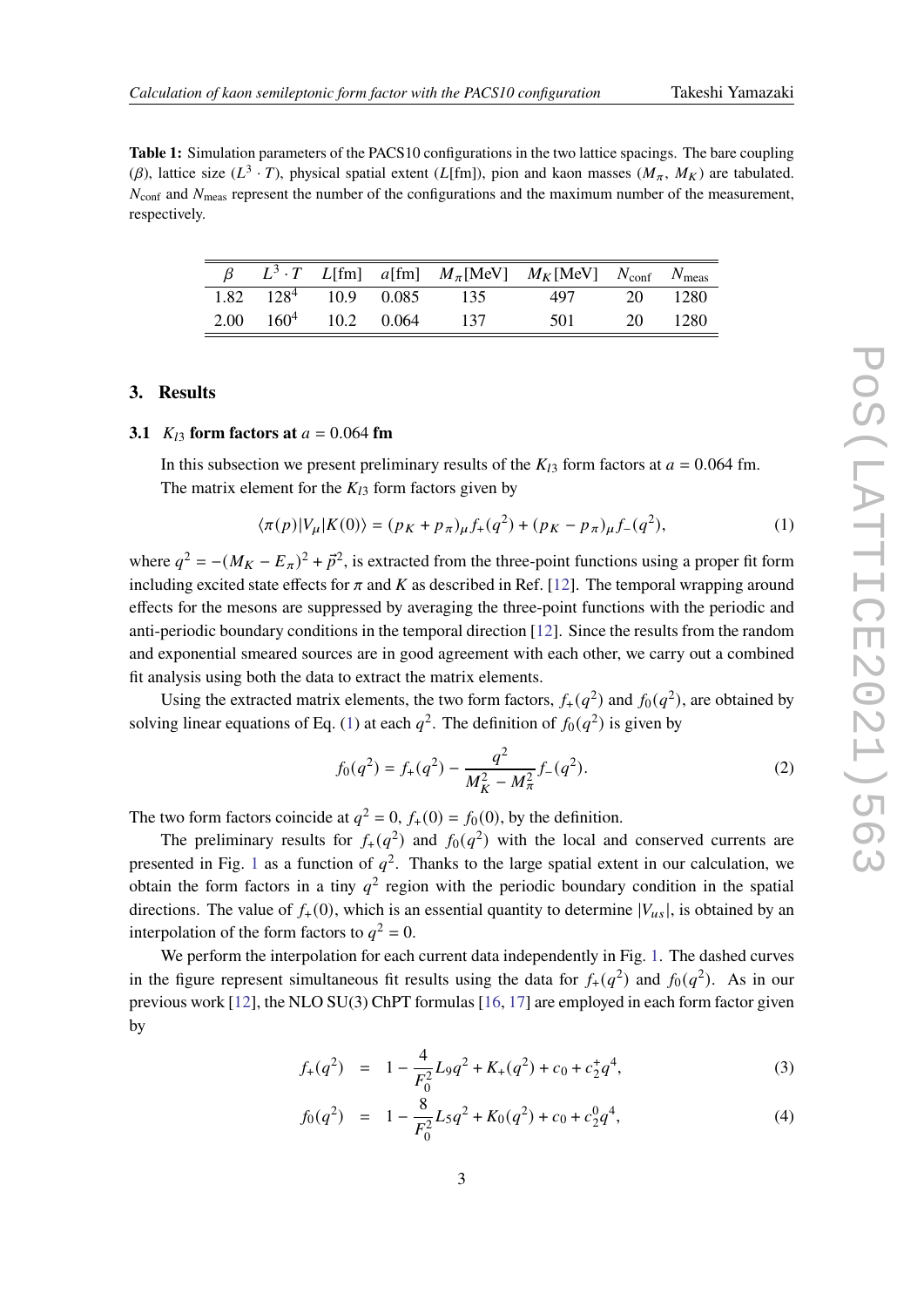

**Figure 1:** The  $K_{13}$  form factors at  $a = 0.064$  fm with the local (left) and conserved (right) currents as a function of  $q^2$ . The circle and square symbols represent the data for  $f_+(q^2)$  and  $f_0(q^2)$ , respectively. The dashed curves express their interpolations to  $q^2 = 0$  using the fit functions based on the NLO SU(3) ChPT formulas in Eqs. (3) and (4). The fit result of  $f_{+}(0)$  is also plotted by the star symbol.

where  $L_9$ ,  $L_5$ ,  $c_0$ , and  $c_2^{+,0}$  are free parameters. The last two terms in the equations correspond to a part of the NNLO analytic terms. A common  $c_0$  is adopted in the two fit forms to incorporate the constraint at  $q^2 = 0$ ,  $f_+(0) = f_0(0)$ . The pion decay constant in the chiral limit is fixed to  $F_0 = 0.11205$  GeV as in our previous calculation. The two functions  $K_+(q^2)$  and  $K_0(q^2)$  depend on  $M_{\pi}$  and  $M_K$ , whose explicit forms are shown in Ref. [12]. The simultaneous fits work well in both the current data. The result of  $f_{+}(0)$  is expressed by the star symbol in the figure. While it is hard to see in the figure, we observe a clear difference of the value of  $f_{+}(0)$  with the local and conserved currents. This difference stems from a finite lattice spacing effect, and can be used for the continuum extrapolation of  $f_{+}(0)$ .

#### **3.2 Continuum extrapolation of form factors**



**Figure 2:** All the data for the  $K_{13}$  form factors,  $f_+(q^2)$  (left) and  $f_0(q^2)$  (right), in our calculation as a function of  $q^2$ . The circle and square denote the local current data at  $a = 0.085$  and 0.064 fm, respectively. The diamond and triangle express those for the conserved current data. The dashed curve, which is the fit results of the local current data at  $a = 0.064$  fm, is also plotted for comparison.

Figure 2 presents all the data in our calculation for  $f_+(q^2)$  and  $f_0(q^2)$  in the two different lattice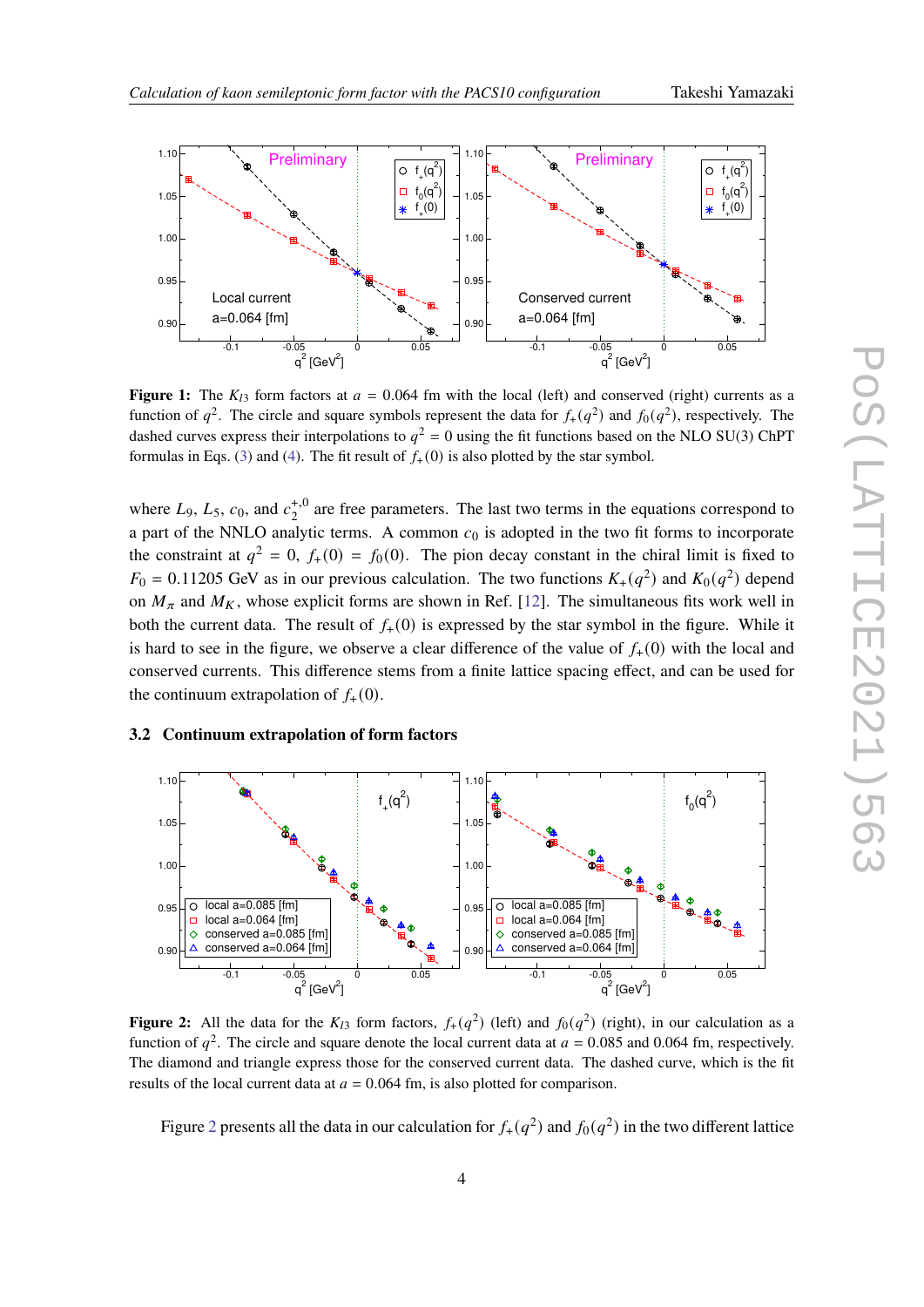spacings with the local and conserved currents. The dashed curve is the fit result at  $a = 0.064$  fm using the local current data explained in the last subsection.

The local current data of  $f_+(q^2)$  at  $a = 0.085$  fm is well consistent with the dashed curve in all the  $q^2$  region. It suggests that a finite lattice spacing effect is small in  $f_+(q^2)$  with the local current. While the difference between the local and conserved current data increases with  $q^2$  at each lattice spacing, the conserved current data approach to the dashed curve as the lattice spacing decreases.

The lattice spacing dependence of  $f_0(q^2)$  is more complicated than the one in  $f_+(q^2)$ . Nevertheless, the discrepancy between the local and conserved current data decreases with the lattice spacing in all the  $q^2$  region. In the large  $q^2$  region, all the data converge the dashed curve obtained from the local current data. In contrast to the large  $q^2$ , the data in the small  $q^2$  region seem to approach the conserved current data as the lattice spacing decreases.



**Figure 3:** Left: The lattice spacing dependence of  $f<sub>+</sub>(0)$  with the local (circle) and conserved (square) current data. The continuum extrapolations and the results in the continuum limit with the fit A and B in Eqs. (5)–(8) are also plotted. Right: The continuum results of the fit A for  $f_+(q^2)$  and  $f_0(q^2)$  are represented by the dashed and dot-dashed curves, respectively, as a function of  $q^2$ . The local current data at  $a = 0.064$ fm are also plotted for comparison.

The left panel of Fig. 3 shows the results of  $f<sub>+</sub>(0)$  obtained from the fits based on the NLO SU(3) ChPT formulas in Eqs. (3) and (4) in each lattice spacing with the local and conserved currents as a function of the lattice spacing. While the local current results are reasonably flat against the lattice spacing, the conserved ones show a clear dependence on the lattice spacing.

We carry out simultaneous continuum extrapolations with all the data we obtained. The fitting forms are based on the NLO  $SU(3)$  ChPT formulas in Eqs. (3) and (4), and we add terms corresponding to finite lattice spacing effects, which depend on the local and conserved currents as given by

$$
f_{+}^{\text{cur}}(q^2) = 1 - \frac{4}{F_0^2} L_9 q^2 + K_+(q^2) + c_0 + c_2^+ q^4 + g_{+}^{\text{cur}}(q^2, a), \tag{5}
$$

$$
f_0^{\text{cur}}(q^2) = 1 - \frac{8}{F_0^2} L_5 q^2 + K_0(q^2) + c_0 + c_2^0 q^4 + g_0^{\text{cur}}(q^2, a), \tag{6}
$$

where cur = loc, con correspond to the local and conserved currents, respectively.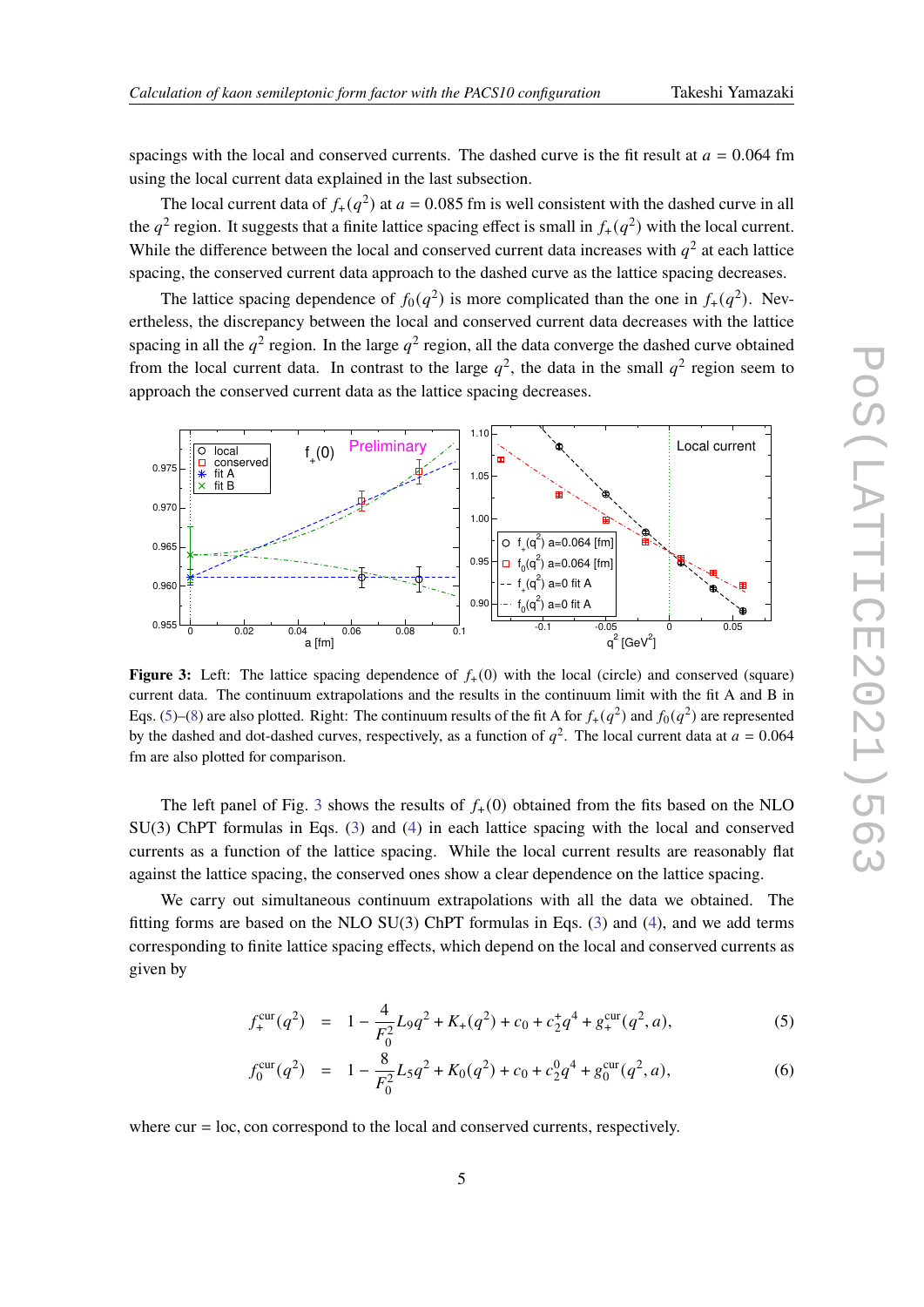From the above observations of the lattice spacing dependence for the form factors, we empirically choose the functions  $g_{+,0}^{\text{cur}}(q^2, a)$  given as

$$
g_{+}^{loc}(q^2) = 0, \ g_0^{loc}(q^2) = d_1^0 a^2 q^2,
$$
\n(7)

$$
g_{+}^{\text{con}}(q^2) = e_0 a + e_1^+ a q^2, \ \ g_0^{\text{con}}(q^2) = e_0 a + e_1^0 a q^2,\tag{8}
$$

where  $d_1^0$ ,  $e_0$ ,  $e_1^{+,0}$  are free parameters. We shall call this fit as "fit A" in the following. In this choice, we assume that the conserved current data have  $O(a)$  errors, which is expected from the lattice spacing dependence of  $f_{+}(0)$  shown in the left panel of Fig. 3. From the fit we obtain the result of  $f_{+}(0)$  denoted by the star symbol in the panel, whose fit lines are expressed by the dashed lines. The fit results for the form factors in the continuum limit as a function of  $q^2$  are plotted in the right panel in the figure together with the local current data at  $a = 0.064$  fm for comparison. As discussed in Fig. 2, the fit result of  $f_0(q^2)$  is slightly different from the data at  $a = 0.064$  fm. In the continuum limit results, we use the experimental values for  $M_{\pi}$  and  $M_K$  instead of their measured values.

In order to estimate systematic error coming from a choice of the fitting form of the continuum extrapolation, we carry out another fit, where we choose the functions  $g_{+,0}^{\text{cur}}(q^2, a)$  as

$$
g_+^{\text{loc}}(q^2) = d_0 a^2, \ g_0^{\text{loc}}(q^2) = d_0 a^2 + d_1^0 a^2 q^2,\tag{9}
$$

$$
g_{+}^{\text{con}}(q^2) = e_0 a^2 + e_1^+ a^2 q^2, \ \ g_0^{\text{con}}(q^2) = e_0 a^2 + e_1^0 a^2 q^2,\tag{10}
$$

with free parameters,  $d_0$ ,  $d_1^0$ ,  $e_0$ , and  $e_1^{+,0}$ . This choice is called as "fit B". The reason of this choice is that our improved coefficient  $c_{SW}$  is non-perturbatively determined, so that it is simply considered that finite lattice spacing effects start from  $O(a^2)$ . The fit result of  $f_+(0)$  is drawn by the dot-dashed curves in the left panel of Fig. 3. This fit result in the continuum limit denoted by the cross symbol agrees with the one from the fit A, albeit it has larger error.

#### **3.3 Result in the continuum limit**

The result of  $f_{+}(0)$  in the continuum limit is plotted in the left panel of Fig. 4. Its central value and the statistical error are determined from the fit A. The systematic error is estimated from the difference of the results for the fit A and B. The preliminary result in this calculation is consistent with that in our previous calculation [12], which is obtained from only the local current data at  $a = 0.085$  fm plotted by the open circle in the figure. In this calculation the statistical and systematic errors are improved compared with the previous ones. Our result is roughly consistent with other lattice results in  $N_f = 2$  and 2+1 QCD [3-7, 9, 11], while it is slightly smaller than those in  $N_f = 2 + 1 + 1$  QCD [1, 8, 10]. At present the reasons are not clear, and we would need detail investigations for the difference in future.

Using the experimental value  $|V_{us}| f_+(0) = 0.21654(41)$  [2], we determine the value of  $|V_{us}|$ with our preliminary result, which is plotted in the right panel of Fig. 4. The total error contains the statistical and systematic errors in our calculation and also the error from the experiment. For comparison, results from other groups are also plotted in the figure. Our result agrees with the value of  $|V_{us}|$  determined from the kaon leptonic  $(K_{l2})$  decay process through  $|V_{us}|/|V_{ud}| \times F_K/F_\pi =$ 0.27599(38) [18] using the value of  $F_K/F_\pi$  in PDG18 [18]. We also observe a consistency of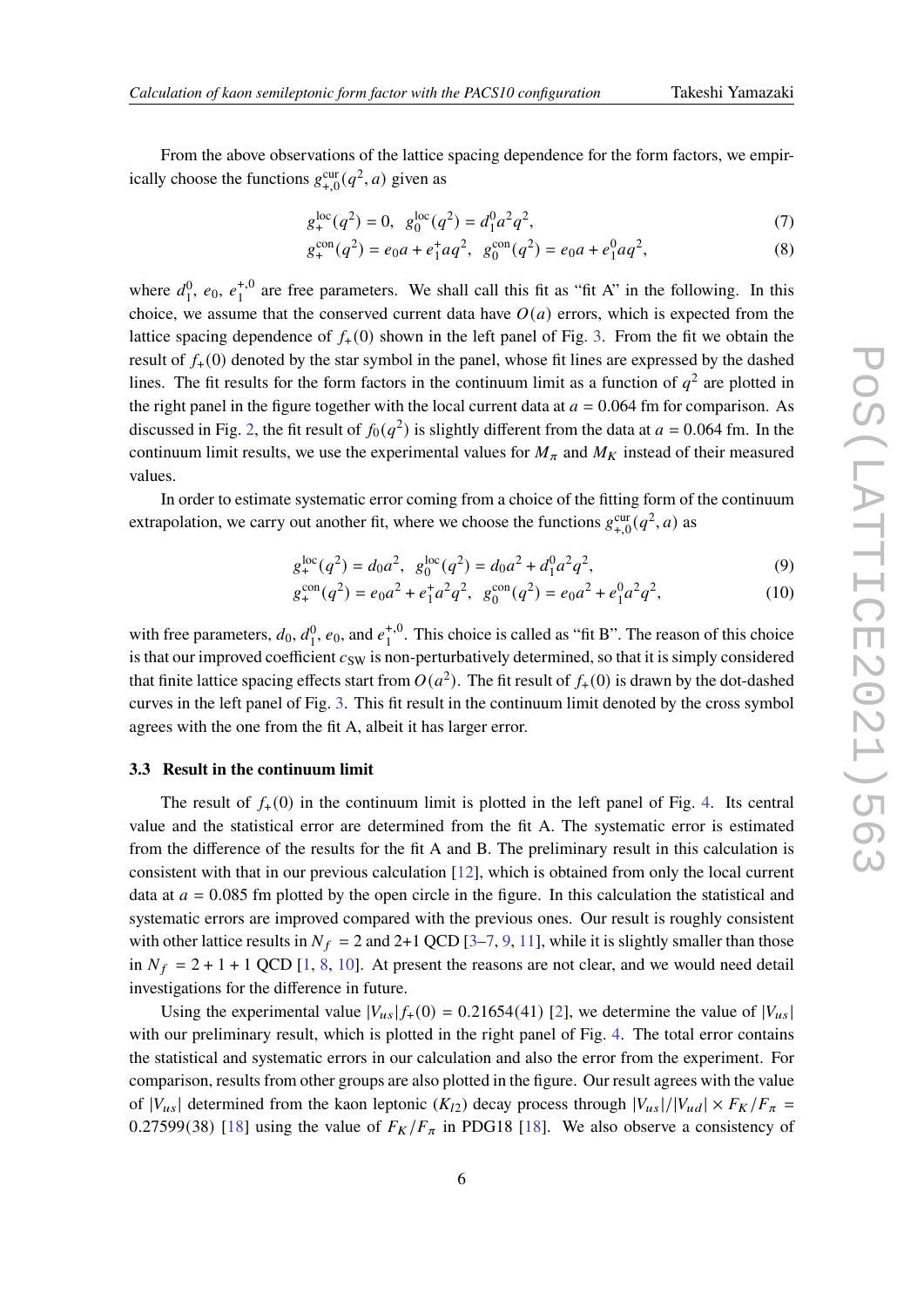



**Figure 4:** Left: Our preliminary result of  $f_+(0)$  in the continuum limit is plotted by the closed circle, together with the result in our previous calculation  $[12]$  and those obtained by other groups  $[1, 3-11]$ . The closed and open symbols denote results in the continuum limit and at one lattice spacing, respectively. The inner and outer errors express the statistical and total errors. The total error is evaluated by adding the statistical and systematic errors in quadrature. Right: Result of  $|V_{\mu s}|$ . The symbols are the same in the left panel except for the values from the  $K_{12}$  decay process. Those are determined with  $F_K/F_{\pi}$  in PDG18 [18] (star) and from the PACS10 configuration at  $a = 0.085$  fm [19]. The gray and light blue bands express the values estimated through the unitarity condition of the CKM matrix using the traditional value of  $|V_{ud}|$  [18, 20] and the updated one [21], respectively. The inner and outer errors express the lattice and total errors. The total error is evaluated by adding the lattice and experimental errors in quadrature.

our result with the one using the result of  $F_K/F_\pi$  calculated with the PACS10 configuration at  $a = 0.085$  fm [19].

Our preliminary result is also in good agreement with  $|V_{us}|$  estimated from the unitarity condition of the first row of the CKM matrix using the value of  $|V_{ud}|$  in Refs. [18, 20],  $|V_{us}|$  =  $1 - |V_{ud}|^2$  where  $|V_{ub}|$  is neglected due to  $|V_{ub}| \ll |V_{ud}|$ . On the other hand, when we use the updated value of  $|V_{ud}|$  [21], a clear difference is seen between our preliminary result and the estimated value from the unitarity expressed by the light blue band in the right panel of Fig. 4. This might be a signal of new physics beyond the standard model, while it needs to be investigated with a more precise result.

#### **4. Summary**

We have calculated the  $K_{13}$  form factors with the PACS10 configurations at  $a = 0.064$  and 0.085 fm. In addition to the local current calculation as in our previous work, the conserved current is employed in the calculation in order to carry out the continuum extrapolation of the form factors. For the continuum extrapolation, simultaneous fits are performed with all the data for the form factors using the fit forms based on the NLO SU(3) ChPT formulas with terms for finite lattice spacing effects.

Our preliminary result of  $f_{+}(0)$  in the continuum limit agrees with our previous work at  $a = 0.085$  fm. Our result also reasonably agree with other lattice results except for those in  $N_f = 2 + 1 + 1$  QCD, which are little larger than our value. We would need to investigate reasons of the difference in future. Using our preliminary result of  $f_+(0)$ , the value of  $|V_{us}|$  is determined. As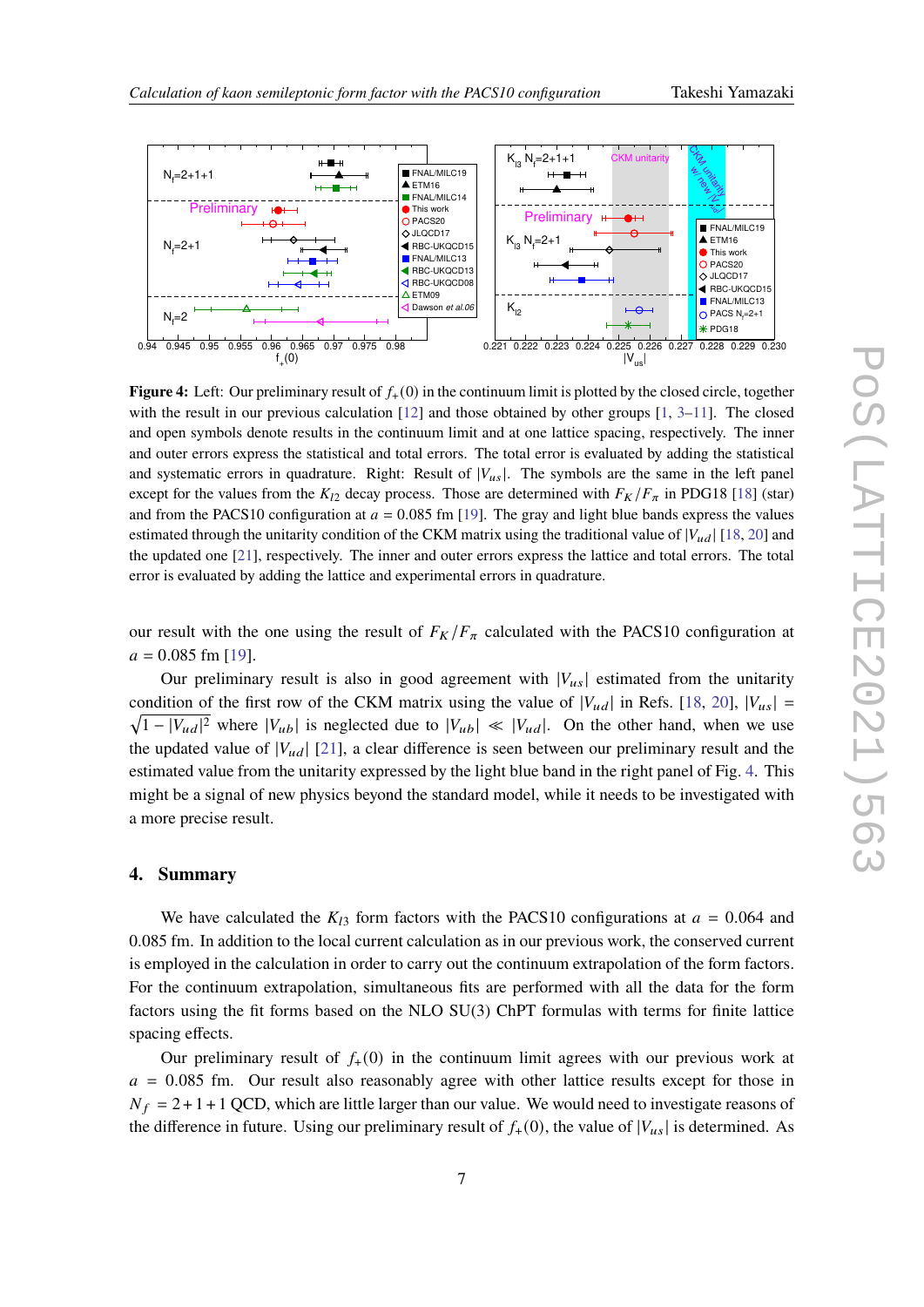in our previous calculation, it is consistent with the values obtained through the  $K_{12}$  decay, although there is a deviation from the estimated value with the CKM unitarity using the updated  $|V_{ud}|$ .

In this study we have estimated a systematic error coming from only the continuum extrapolation, so that other systematic errors need to be estimated. Furthermore, since the continuum extrapolation is performed with the data in only two different lattice spacings, at least another lattice spacing data is necessary for a more reliable result in the continuum limit. Towards this direction, we are generating the third PACS10 configuration at a finer lattice spacing.

#### **Acknowledgments**

Numerical calculations in this work were performed on Oakforest-PACS in Joint Center for Advanced High Performance Computing (JCAHPC) under Multidisciplinary Cooperative Research Program of Center for Computational Sciences, University of Tsukuba. This research also used computational resources of the HPCI system provided by Information Technology Center of the University of Tokyo and RIKEN CCS through the HPCI System Research Project (Project ID: hp170022, hp180051, hp190081, hp200062, hp200167, hp210112). The calculation employed OpenQCD system1. This work was supported in part by Grants-in-Aid for Scientific Research from the Ministry of Education, Culture, Sports, Science and Technology (Nos. 16H06002, 18K03638, 19H01892).

## **References**

- [1] **Fermilab Lattice, MILC**, A. Bazavov et al., *Phys. Rev.* **D99** (2019), no. 11 114509, [arXiv:1809.02827].
- [2] M. Moulson, *PoS* **CKM2016** (2017) 033, [arXiv:1704.04104].
- [3] C. Dawson, T. Izubuchi, T. Kaneko, S. Sasaki, and A. Soni, *Phys. Rev.* **D74** (2006) 114502, [hep-ph/0607162].
- [4] **RBC-UKQCD**, P. A. Boyle, A. Juttner, R. D. Kenway, C. T. Sachrajda, S. Sasaki, A. Soni, R. J. Tweedie, and J. M. Zanotti, *Phys. Rev. Lett.* **100** (2008) 141601, [arXiv:0710.5136].
- [5] **ETM**, V. Lubicz, F. Mescia, S. Simula, and C. Tarantino, *Phys. Rev.* **D80** (2009) 111502, [arXiv:0906.4728].
- [6] **Fermilab Lattice, MILC**, A. Bazavov et al., *Phys. Rev.* **D87** (2013) 073012, [arXiv:1212.4993].
- [7] **RBC-UKQCD**, P. A. Boyle, J. M. Flynn, N. Garron, A. Jüttner, C. T. Sachrajda, K. Sivalingam, and J. M. Zanotti, *JHEP* **08** (2013) 132, [arXiv:1305.7217].
- [8] **Fermilab Lattice, MILC**, A. Bazavov et al., *Phys. Rev. Lett.* **112** (2014), no. 11 112001, [arXiv:1312.1228].

<sup>1</sup>http://luscher.web.cern.ch/luscher/openQCD/